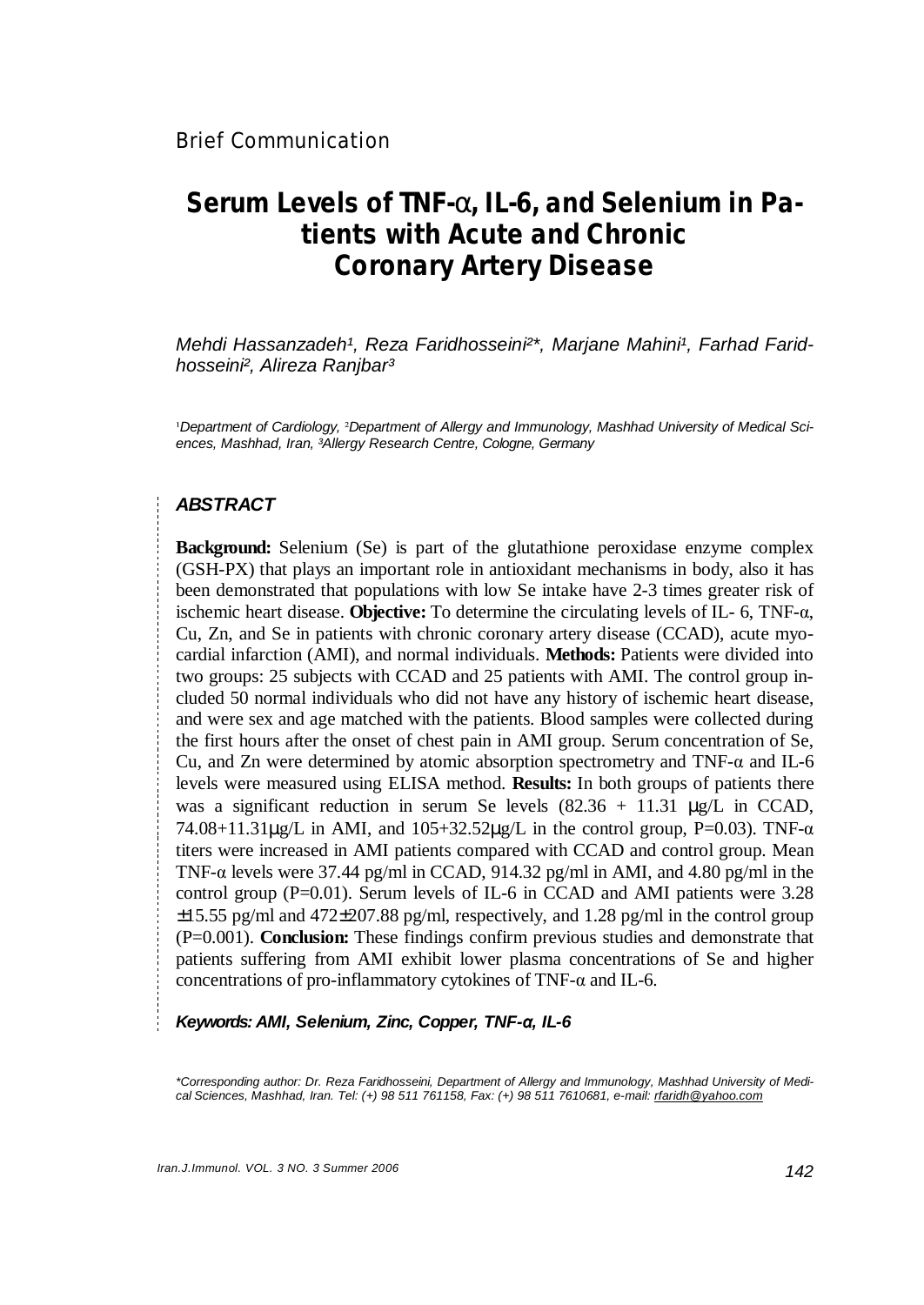#### *INTRODUCTION*

It is known that individuals with low intake of Selenium (Se) have 2 to 3 fold increased risk of ischemic heart disease. Se binds to glutathione peroxidase (GSH-PX) enzyme, protecting red cell membrane and sub-cellular components against undesirable reactions induced by stress and free radicals.(1)

Se has a protective role in atherosclerosis by changing lipid profile; therefore, Se therapy in the active phase of myocardial infarction may decrease the chance of heart failure (2). The relationship between whole blood Se levels and risk of myocardial infarction has been investigated in a study conducted in New Zealand, revealing that a decrease in Se level in smokers should be regarded as a risk factor for heart disease.(3) A correlation has been found between trace elements concentration (Cu, Zn, and Se) in heart tissue and physiologic parameters including cardiac output and ejection fraction of the heart.

TNF- $\alpha$  has a dose-dependent effect on ischemic myocardium, the lower dose may induce angiogenesis and the higher dose may induce development of connective tissue leading to scar formation. Increased plasma concentration of TNF-α has been found in patients with coronary artery disease (4). Stressed myocardium activates pro-inflammatory cytokines, such as TNF-α, producing abnormalities in myocyte contractile function. Moreover, soluble receptors that bind to  $TNF-\alpha$  may be able to prevent and even reverse the damage. Pre-treatment with  $TNF-\alpha$  antibody abolishes myocardial infarct size, resembling ischemic pre-conditioning (2).

In the present study we sought to determine the circulating levels of trace elements including Se, Cu, and Zn, pro-inflammatory cytokines of TNF-α and IL-6, and erythrocyte GSH-PX activity in patients with chronic coronary artery disease (CCAD), acute myocardial infarction (AMI), and a healthy control group.

## *PATIENTS AND METHODS*

Fifty patients with coronary syndrome, including 25 patients with CCAD, diagnosed based on ECG, exercise tolerance test, and angiography findings, and 25 patients with AMI based on ECG and enzyme assays were enrolled into this study. 50 normal individuals, gender and age matched with patients and without any symptoms of ischemic heart disease were also selected. Blood samples were obtained during the first hours of chest pain onset in AMI group.

Samples were centrifuged and sera were stored at -25 ºC. Serum levels of Se, Cu, and Zn were determined by atomic absorption spectrometry,  $TNF-\alpha$  and IL-6 values were measured using commercially available ELISA kit (Bender Med Systems-Austria) and erythrocyte GSH-PX activity was determined with Paglia and Valentine method.

The results were analyzed by SPSS package (version 9), T-test and variance analysis were used to compare groups.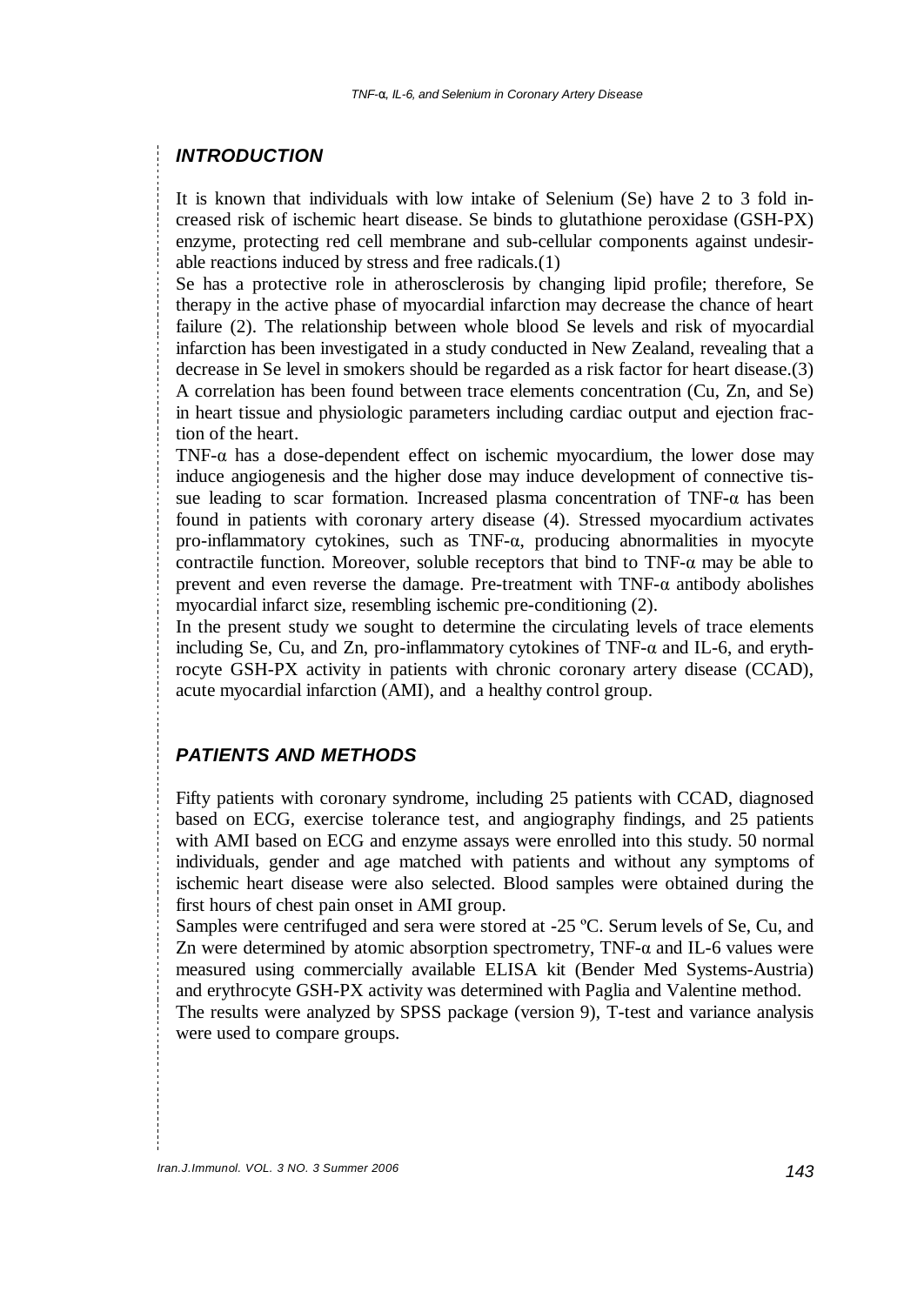# *RESULTS AND CONCLUSION*

Se concentration was significantly reduced in CCAD and AMI patients compared with controls  $(82.36 \pm 11.31 \text{ µg/l} \text{ in CCAD}, 74.08 \pm 11.31 \text{ µg/l} \text{ in AMI}, \text{ and } 105 \pm 32.52$ μg/l in control group, P-value: 0.03). No significant difference was found between Zn and Cu serum concentrations in CCAD  $(0.98\pm0.22, 112\pm18)$ , AMI  $(0.98\pm0.4, 112\pm18)$ 115 $\pm$ 20), and control group (0.96  $\pm$ 0.24, 114 $\pm$ 17) (P-value<0.05). (Table 1)

| Table 1. Mean concentration of $TNF \alpha$ , IL-6, erythrocyte GSH-PX, |  |  |  |  |
|-------------------------------------------------------------------------|--|--|--|--|
| and trace elements in serum                                             |  |  |  |  |

| Mean concentration of serum in groups | <b>CCAD</b>     | AMI             | Control            | P value |
|---------------------------------------|-----------------|-----------------|--------------------|---------|
| Se $pg/l$                             | 82.36±11.31     | 74.08±11.31     | $105.36 \pm 32.52$ | 0.03    |
| $Zn$ pg/l                             | $0.98 \pm 0.22$ | $0.98 \pm 0.21$ | $0.96 \pm 0.24$    |         |
| $Cu$ pg/l                             | $112 \pm 18$    | $115 \pm 20$    | $114 \pm 17$       |         |
| TNF- $\alpha$ pg/ml                   | 37.44           | 614.32          | 4.8                | 0.01    |
| IL-6 $ph/ml$                          | 3.28            | 472             | 1.28               | 0.001   |
| Erythrocyte GSH-PX $u/g$              | 25.4            | 45              | 24                 | 0.00    |

Mean TNF- $\alpha$  level was 37.44 pg/ml in CCAD, 614.32 pg/ml in AMI, and 4.80 pg/ml in control group (P-value=0.01). TNF- $\alpha$  was not detectable in 46% (n=47) of cases including 24% (n=6) of CCAD patients, and 82% (n=41) of controls. Serum level of IL-6 revealed significant difference between patient and control groups (3.28±15.55 pg/ml in CCAD, 472±207.88 pg/ml in AMI, and 1.28 pg/ml in control group, Pvalue=  $0.001$ ) (Table.1). IL-6 was not detectable in 70% (n=70) of cases including 84% (n=21) of CCAD patients, 8% (n=2) of AMI, and 94% (n= 47) of controls.

There was considerable difference in erythrocyte GSH-PX activity in AMI patients (45 u/g) compared with CCAD (25.40 u/g) and control group (24 u/g, P-value= 0.00). Our results confirm the previous studies and demonstrate that patients suffering from AMI exhibit lower plasma concentration of Se. These data and those previously reported by others support the notion that selenium deficiency not only increases the risk of coronary artery diseases, but also increases the risk of acute events of myocardial infarction. (5, 6)

It has been reported that  $TNF-\alpha$  and IL-6 values significantly increase during the first hours of AMI (7, 8). In addition, Ridker et al (9) found that elevated TNF- $\alpha$  serum levels are associated with smoking and obesity. TNF- $\alpha$  may be produced in early stages of AMI as a results of initiation of an inflammatory process resulting in tissue damage and myocardial necrosis.

Based on the results of current study, we conclude that measurement of TNF-α serum level in individuals with high risk of coronary artery disease would be an approach to determine whether increased levels of pro-inflammatory cytokines such as TNF-α is produced during the acute event or was present before the initiation of attack. If in fact TNF-α serum level raises weeks or months before the initiation myocardial infarction or during the episodes of chest pain , then one can consider the detection of this cytokine as a tool to predict the AMI in high risk subjects, considered as a risk factor for AMI.

## *ACKNOWLEDGMENT*

*Iran.J.Immunol. VOL. 3 NO. 3 Summer <sup>2006</sup> 144* This study was supported by a grant from National Research Centre of IR.Iran.